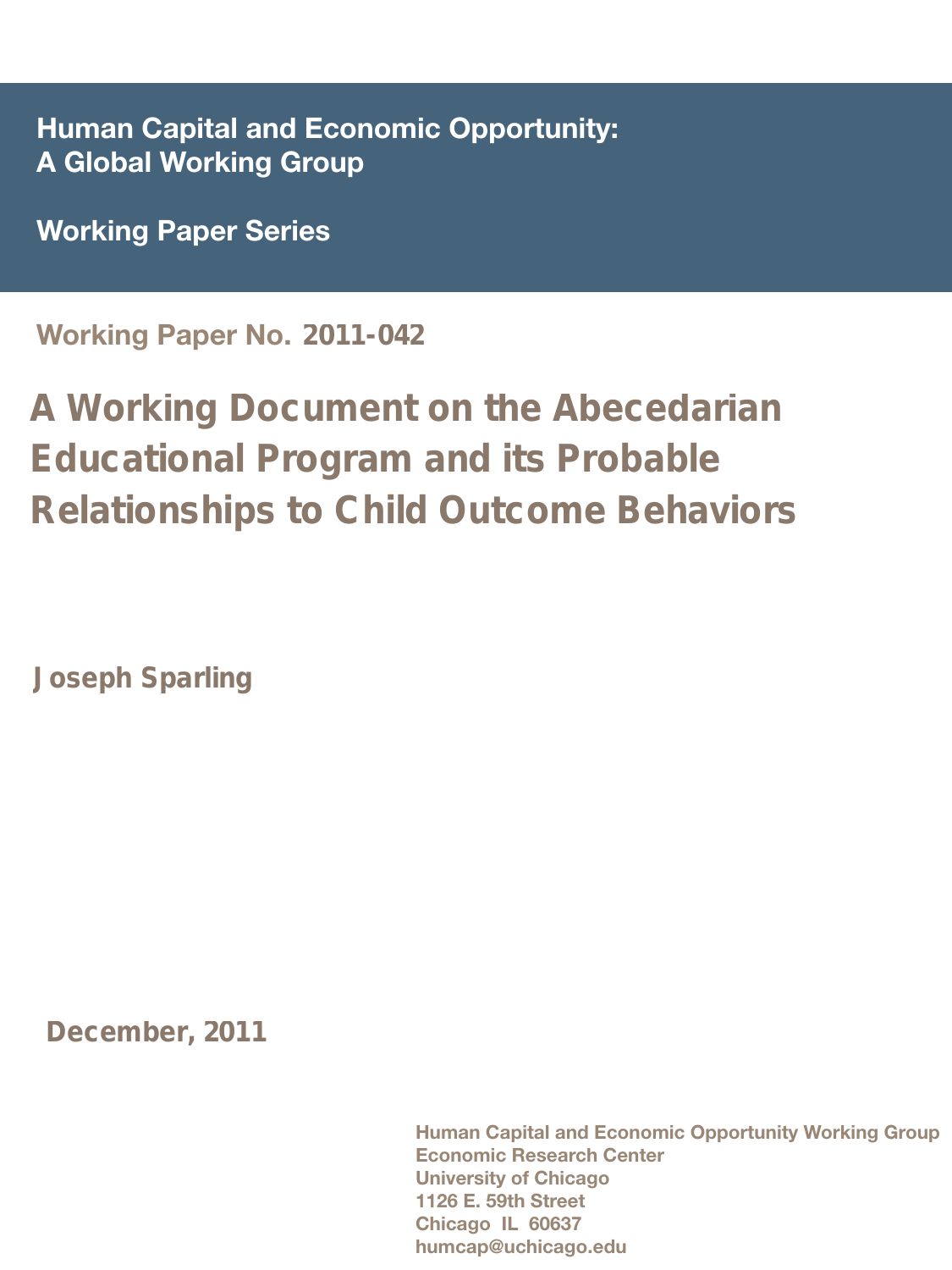#### **A working document on the Abecedarian educational program and its probable relationships to child outcome behaviors**

#### Joseph Sparling

#### Email question from Jim Heckman:

*I am trying to ascertain the following: Which curricula are more cognitively oriented, which ones teach discipline and self-control. How does Tools of the Mind fit into this program? For example I want to really understand which components of the curriculum map into which components of the behaviors produced.*

#### Initial email response from Joe Sparling:

Jim, this is a good question and deserves more than an email response. I would be willing to write up 4 or 5 pages on this (with references) for the Abecedarian Approach – although a conclusion that I have already reached is that there is usually no simple 1 to 1 relationship between curriculum design/input and child behavioral outcome. (Tools of the Mind notwithstanding.)

It is true that we put a lot in and had particular outcome hopes and expectations, but when you work over the whole sweep of the birth to 60 month period (or birth to 36 as in IHDP) the trail of cause and effect gets very diffuse – with many overlapping trails. There actually are unanalyzed data in IHDP that recorded individual curriculum items for individual children and their mastery of each that could be the basis of such an analysis, but I doubt that the results would be very clear because the curriculum items can't be exclusively assigned to 1 particular expected outcome. (That's a possible doctoral dissertation that is yet to happen.)

I have written on this dilemma and called for a "broad-spectrum" curriculum approach in early childhood – especially in the first 3 years.

What is important to keep in mind about Abecedarian is that LearningGames was 1 of 4 major educational components. There is a substantial Vygotskian orientation in most of these – which, I suppose gives our work, even though ours starts at a younger age, some possible similarity to Tools of the Mind. For example, with private speech, teachers use a 3N Strategy (notice, nudge, narrate) that identifies (announces) what the child is doing, introduces a new element (usually a question), and then narrates the child's ensuing response(s) – all in a play context.

There is also a strong emphasis on joint attention – even though I had never heard of joint attention when I began developing the activities. Anyway, this is getting into the few pages that I volunteered to write. I will not be back in the USA until Nov. 11 – so could not turn to that task until then. Let me know if that would be helpful and if the time frame is okay.

*Jim, what follows is not a coherent paper, but is a series of "points" that I would like to make about the Abecedarian Approach and how it may have its effect. Some of the data figures and tables I relied on are reproduced in the body of the text for your and any other reader's convenience – and full bibliographic references are given along the way rather than at the end of the paper. At some point, I may (with Craig) develop this into something presented in a more formal and coherent way. I do not believe there is evidence that individual parts of the program map onto individual outcome measures. Rather, the program elements are overlapping and affect all of the outcome areas to some degree. Despite my skepticism on this relationship, I've provided a kind of input/output map on page 10. The only program element that has been demonstrated to carry an effect when used alone is LearningGames. (See point 2 in the paper.)*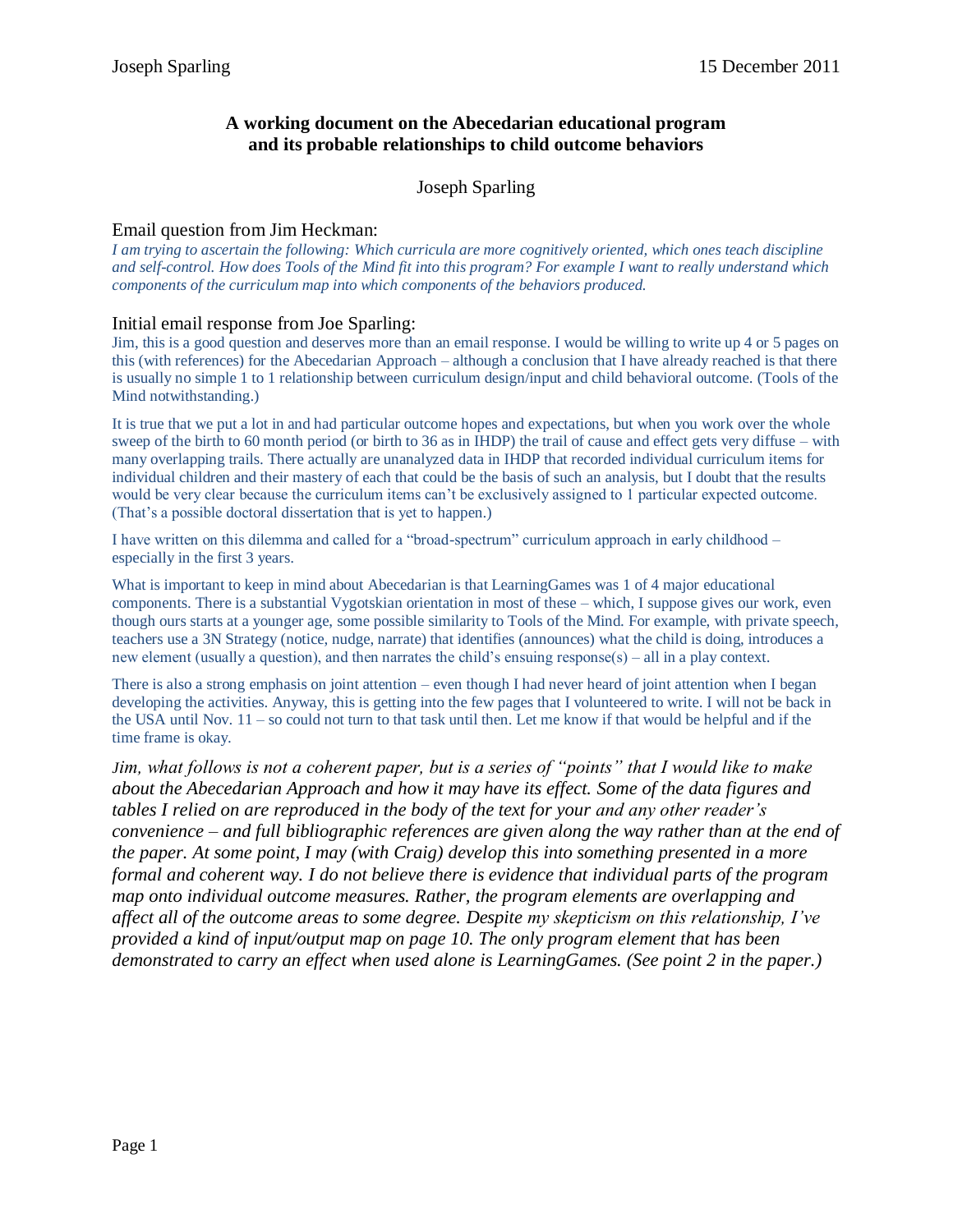# **Eight Points**

The Abecedarian Approach is a suite of teaching and learning strategies that were developed for the Abecedarian Studies (the Abecedarian Project, CARE, and IHDP), three longitudinal investigations to test the power of high quality early childhood services to improve the later academic achievement of children from at-risk and under-resourced families.

Eight points from the research studies are especially important in understanding the Abecedarian Approach (the educational program of the Abecedarian Studies):

- 1. The Abecedarian Approach begins at birth
- 2. Education in the Abecedarian Approach is "broad-spectrum"
- 3. Cognitive and language results occur early and continue
- 4. Later reading and math achievement are mediated by early cognitive skills
- 5. Preschool cognitive advantage + social adjustment + motivational advantage account for years of education at age 21
- 6. Academic locus-of-control and classroom behavior may offer an additional explanation
- 7. Staff training in the Abecedarian Approach positively affects caregiver behavior
- 8. Training in the Abecedarian Approach focuses on adult-child interactions and features a language priority within these interactions.

## **1. The Abecedarian Approach begins at birth**

A key feature of the Abecedarian Approach is that its educational program begins at birth. This dramatically separates it from High/Scope, Chicago Child and Family Centers, and Tools of the Mind. At the time these other programs enroll children, the Abecedarian Approach has already had a large part of its effect. Thus the Abecedarian educational strategies had to work not only at ages 3 and 4, but needed to be broad and flexible enough to reach developmentally younger children as well. It had to work in child care settings that have little in common with preschool "classrooms."

Ramey, C. T., & Campbell, F. A. (1977). Prevention of developmental retardation in high-risk children. In P. Mittler (Ed.), *Research to Practice in Mental Retardation, Vol. 1 Care and Intervention* (pp. 157-164). Baltimore, MD: University Park Press.

# **2. Education in the Abecedarian Approach is "broad-spectrum"**

A broad-spectrum curriculum, like the Abecedarian Approach, spans all the years before school and fits into all the ordinary events of a caregiving day. It is appropriate for children who are developing normally, those at developmental risk, and those with identified disabilities. "Broadspectrum curricula exist because professionals who facilitate development recognize that each child is more than a collection of skills and attitudes. The 'more' can be seen in the pattern by which the skills fit together and reinforce each other. The broad-spectrum curriculum is congruent with the goal of developing an individual who is internally integrated and whose skills are generalized across many situations of life. Because of its emphasis on life situations, a young child's broad-spectrum curriculum, when being implemented, looks like play. This type of curriculum comprehensively spans large blocks of time and is incorporated into all or most of the things the child does during the day" (Sparling, 1989, p. 2).

Sparling, J.J. (1989). Narrow- and broad-spectrum curricula, two necessary parts of the special child's program. *Infants and Young Children*. *1*(4), 1-8.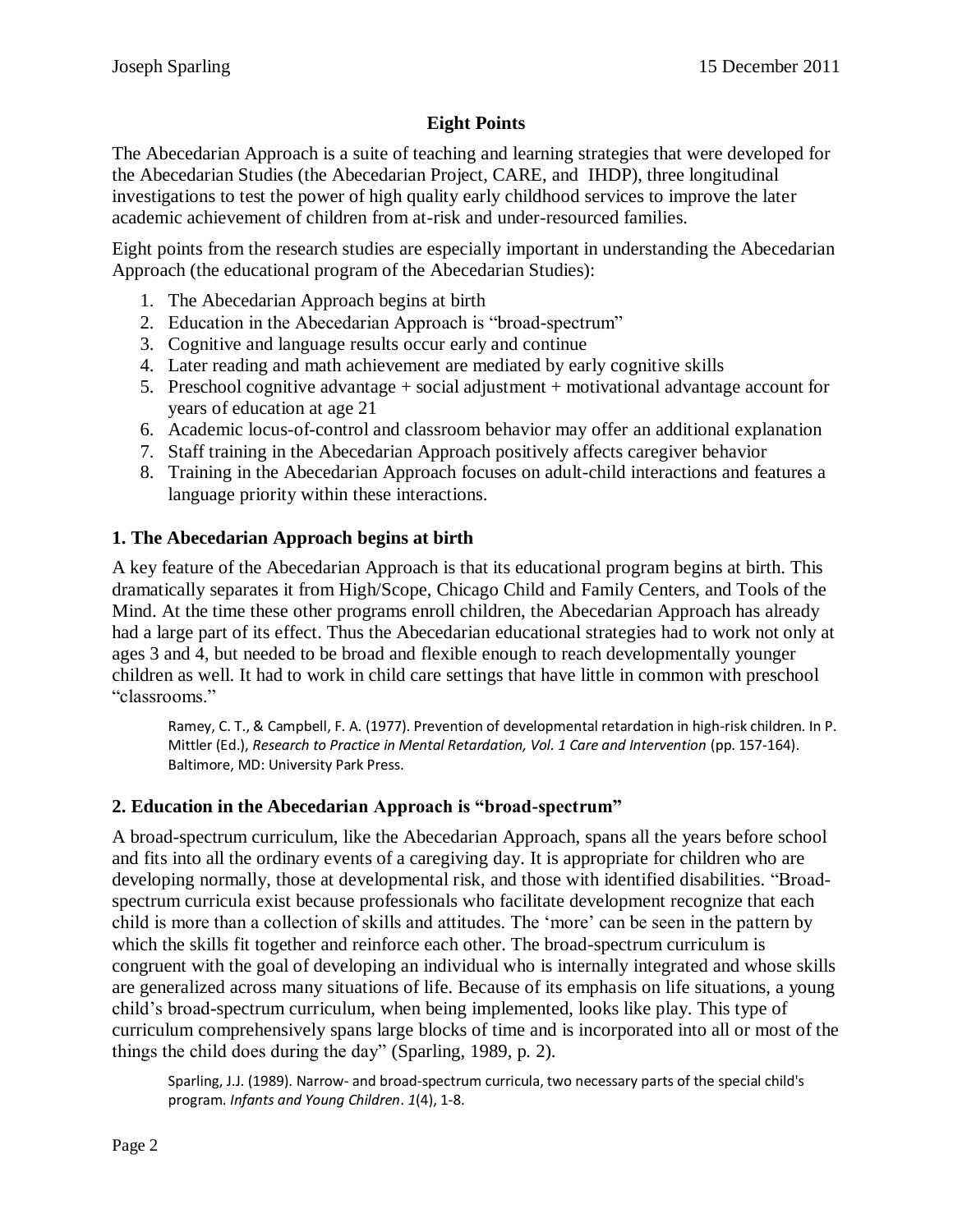In 1998, a broad-spectrum curriculum (*LearningGames, The Abecedarian Curriculum*) was used in a head-to-head test against a narrow-spectrum curriculum (Neurodevelopmental Therapy, a specific form of physical therapy) at Johns Hopkins University. The researchers randomly assigned 48 infants (12 to 19 months of age) with mild to severe spastic diplegia to receive either 12 months of physical therapy (Group A) or 6 months of physical therapy preceded by 6 months of *LearningGames* (Group B). Masked outcome assessment was performed after both 6 and 12 months of therapy to evaluate motor quotient, motor ability, and mental quotient. After six months, the infants in Group A had a lower mean motor quotient than those in Group B (49.1 vs. 58.1,  $P = 0.02$ ) and were less likely to walk (12 vs. 35 percent,  $P = 0.07$ ). These differences persisted after 12 months of therapy (47.9 vs. 63.3, P<0.01, and 36 vs. 73 percent,  $P = 0.01$ , respectively). There were no significant differences between the groups in the incidence of contractures or the need for bracing or orthopedic surgery. Group A also had a lower mean mental quotient than Group B after six months of therapy (65.6 vs. 75.5,  $P = 0.05$ ). The researchers concluded (in a very conservative statement) that routine use of physical therapy in infants with spastic diplegia offered no short-term advantage over *LearningGames*. A more straightforward interpretation is that *LearningGames* offered both a cognitive and motor advantage to these children with cerebral palsy.

Palmer, F.B, Shapiro, B.K., Wachtel, R.C., Allen, M.C., Hiller, J.E., Harryman, S.E., Mosher, B.S., Meinert, C.L., & Capute, A.J. (1988).The effects of physical therapy on cerebral palsy. A controlled trial in infants with spastic diplegia. *New England Journal of Medicine, 318*, 803-808.

**3. Cognitive and language results occur early** (\*by age 18 months using standardized tools, earlier with lab-based assessments of learning) **and continue**

In considering whether the Abecedarian Approach has mainly a cognitive or a social focus, it is important to keep ones eye on the program's measured outcomes. No other program has attempted to measure cognitive outcomes over such a long period of development – nor has any produced such sustained cognitive and later school achievement results.



Z scores and mean standardized scores for abecedarian treatment and control children

Ramey, C.T., Campbell, F.A., Burchinal, M., Skinner, M.L., Gardner, D.M., & Ramey, S.L. (2000). Persistent effects of early childhood education on high-risk children and their mothers. *Applied Developmental Science, 4,* 2-14.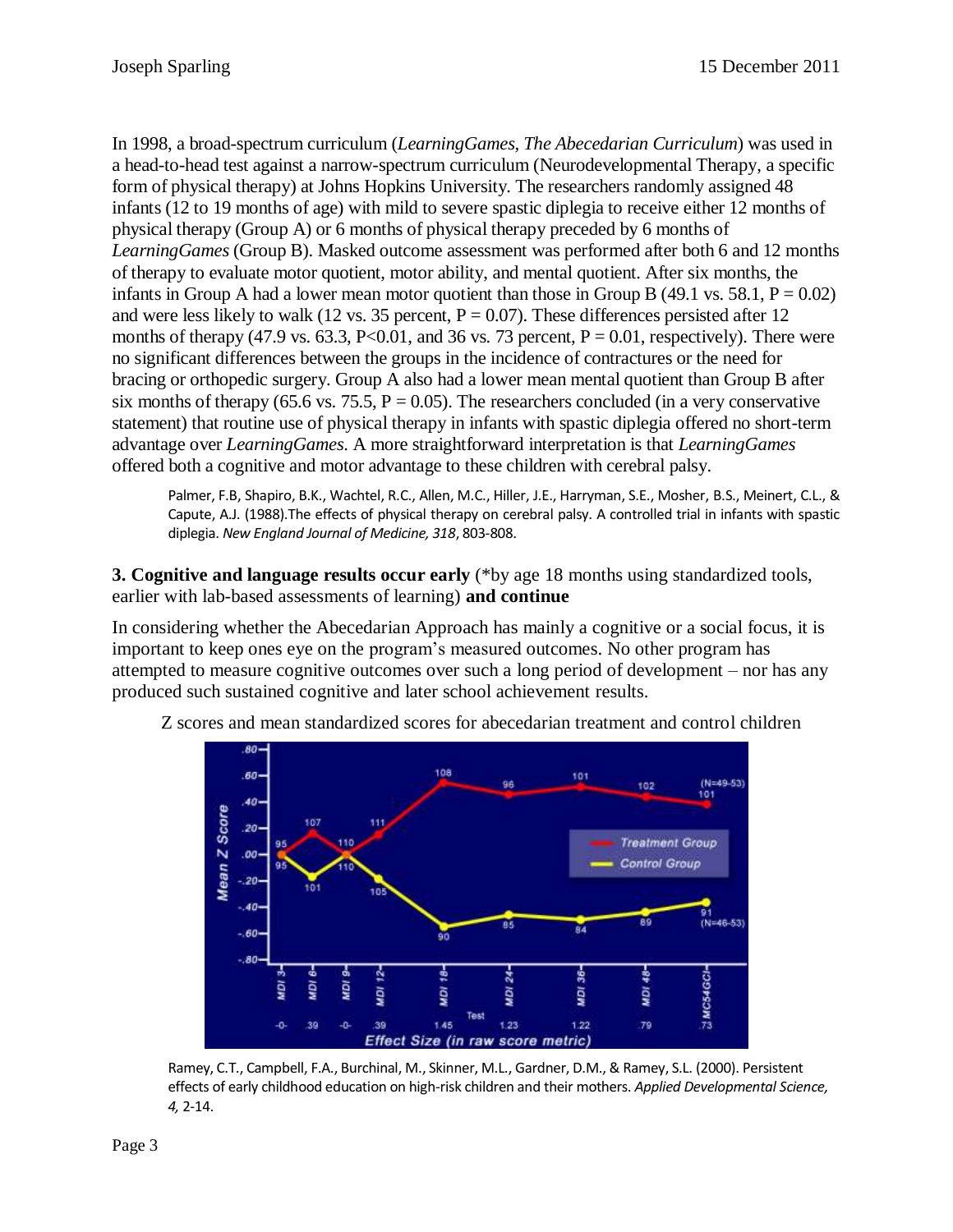It was reasonable in the Abecedarian research design to measure cognitive development, since we were avowedly trying to affect it. The FPG Center was 1 of 12 Mental Retardation Centers funded by the Kennedy MR legislation of the 1960's. Our goal in the Abecedarian Project was to reduce mild, familial mental retardation and school underachievement in at-risk children. Therefore, we designed a program that we thought would have both a cognitive and school achievement effect. Our strategy was simple: keep development moving on schedule at every step of the way, and do not allow it to fall behind. Thus we paid close attention to the standardized "developmental milestones" and designed activities (LearningGames) at every age that mapped onto these milestones. Obviously, if these games were mastered on schedule, development was proceeding normally. (This is an over-simplified explanation of the subtly of LearningGames, but makes the main argument for a direct link to cognitive development.)

## **4. Later reading and math achievement are mediated by early cognitive skills**

Improving cognitive performance would not be a satisfying result if there were no evidence that improved cognition had a direct bearing on (mediated) school achievement. Peg Burchinal has provided the analysis that clarifies this relationship. Data tables from 2 of her (multiple author) papers are presented below. The first shows that preschool cognitive skills mediate reading and math achievement at age 8. The second table shows that preschool cognitive skills mediate reading and math achievement at age 21.

Evidence of mediation: Treatment-control differences & effect sizes for achievement growth curves

|                                                                                                | Reading<br>Achievement | Math<br>Achievement |
|------------------------------------------------------------------------------------------------|------------------------|---------------------|
| MODEL $1 - NO MEDIATOR$ : academic scores = f(treatment group, time)                           |                        |                     |
| Mean Difference                                                                                | 6.4                    | 4.6                 |
| <b>Effect Size</b>                                                                             | 1.31                   | .70                 |
| MODEL $2 - IQ$ AS MEDIATOR: academic scores = f(treatment group, time, pre-K cognitive skills) |                        |                     |
| Mean Difference                                                                                | 3.3                    | 1.9                 |
| <b>Effect Size</b>                                                                             | .75                    | .30                 |
| <b>Percent Reduction</b>                                                                       | 43%                    | 57%                 |

Burchinal, M. R., Campbell, F. A., Bryant, D. M., Wasik, B. M., & Ramey, C. T. (1997). Early intervention and mediating processes in intellectual development among low-income African American children. *Child Development, 68*, 935-954.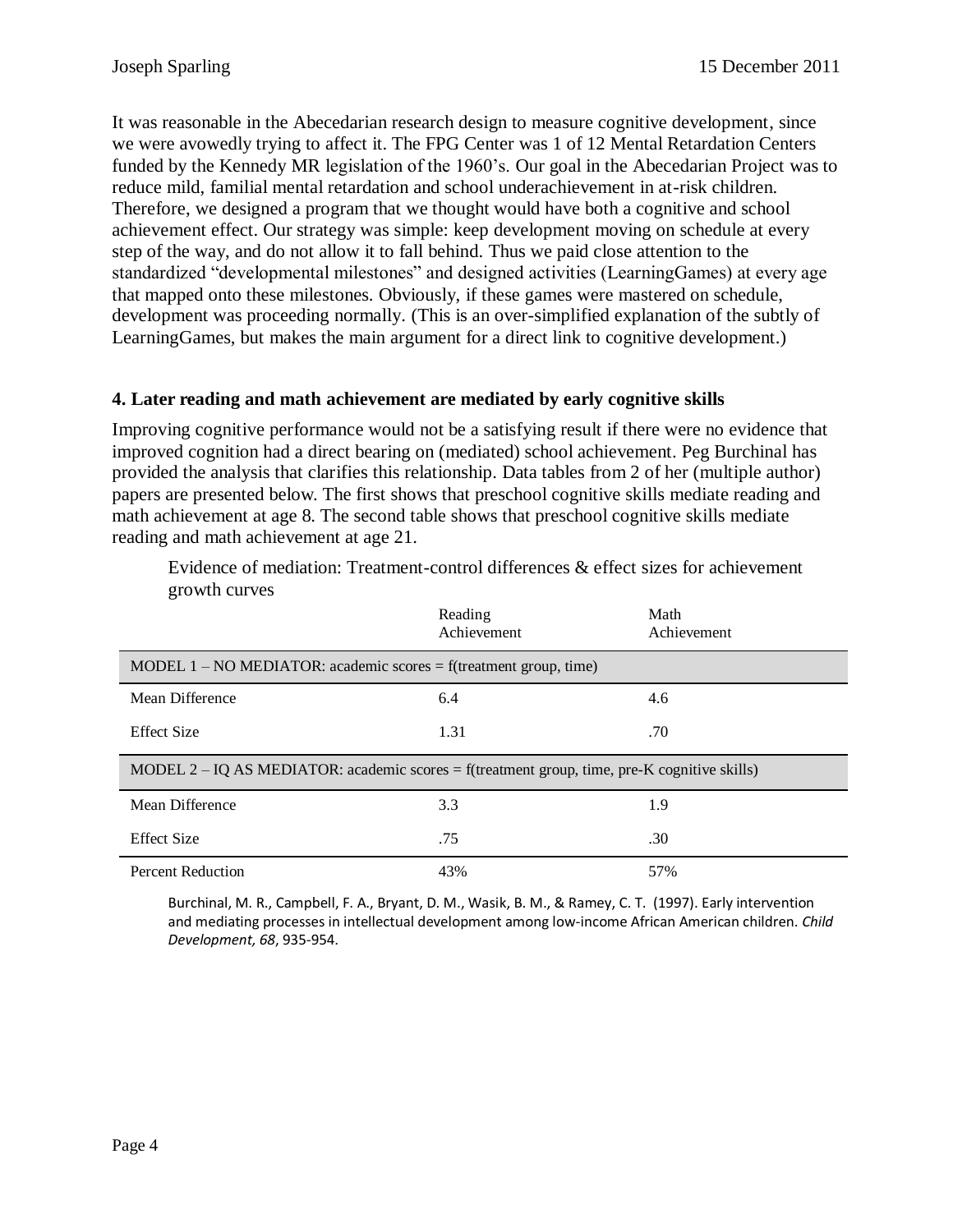|                                                  |              | Adjusted means | Effect size             |                     |                    |  |
|--------------------------------------------------|--------------|----------------|-------------------------|---------------------|--------------------|--|
| Model                                            | Treated      | Control        | Difference <sup>3</sup> | Pooled sample $d^b$ | Test $d^c$         |  |
|                                                  |              |                | Reading                 |                     |                    |  |
| Model without IQ<br>Model with IQ<br>% reduction | 93.5<br>91.9 | 86.7<br>88.1   | 6.8<br>3.8              | 1.40<br>0.79<br>44  | 0.45<br>0.26<br>42 |  |
|                                                  |              |                | Math                    |                     |                    |  |
| Model without IQ<br>Model with IQ<br>% reduction | 91.6<br>91.7 | 86.1<br>89.1   | 5.5<br>2.6              | 0.86<br>0.40<br>53  | 0.37<br>0.17<br>54 |  |

#### Table 6 Evidence of Mediation

<sup>a</sup> Difference refers to the difference between the treatment and control group. <sup>b</sup> Pooled sample  $d =$  the effect sizes calculated using the pooled standard deviation (reading model without IQ  $SD = 4.85$ ; reading model with IQ  $SD = 4.92$ ; math model without IQ  $SD = 6.41$ ; math model with IQ  $SD = 6.42$ ). <sup>c</sup> Test  $d =$  the effect sizes calculated using the standard deviation of the Woodcock-Johnson Psycho-Educational Battery ( $SD = 15$ ).

Campbell, F.A., Pungello, E., Burchinal, M., & Ramey, C.T. (2001). The development of cognitive and academic abilities: Growth curves from an early childhood educational experiment. *Developmental Psychology, 37,* 231-242.

## **5. Preschool cognitive advantage + social adjustment + motivational advantage account for years of education at age 21**

Following the same analytic strategy (mediation of effects), a three-study analysis (see the next table) showed that a predictive model comprised of (1) cognitive advantage plus (2) social adjustment plus (3) motivational advantage accounted for 100% of the preschool effect on years of education at age 21. This 3-part model – cognitive/social/motivational – makes a great deal of intuitive sense and relates closely to the other observations in this paper. The fact that these 3 predictors explain respectively only 77.94% and 38.15% of the preschool effect for Perry Preschool and Chicago Child-Parent Centers, suggests that the Abecedarian intervention is more tightly aligned and its program more congruent to the cognitive/social/motivational hypothesis.

*Jim, I noticed that in the Early Childhood Interventions Group conference call on 9 Dec. 2011 you made a comment that the "cognitive approach" did not have an effect in the Curriculum Comparison Study conducted by High/Scope. I think it is important to not saddle the concept of "cognitive emphasis" in early childhood programs with the baggage of the "Direct Instruction" program (also called DISTAR) you were referring to. This approach is used at age 4 and throughout elementary school and is mainly an "instructional model." It is described in one of the High/Scope publications as follows:*

In the **Direct Instruction model**, teachers followed a script to directly teach children academic skills, rewarding them for correct answers to the teacher's questions.

*While one could think of this as "cognitive," it certainly is a narrow, didactic approach to cognitive learning – and is a long cry from what we used in the Abecedarian Approach. In other words, I don't think we should let the negative baggage of this pedagogy (which is relatively*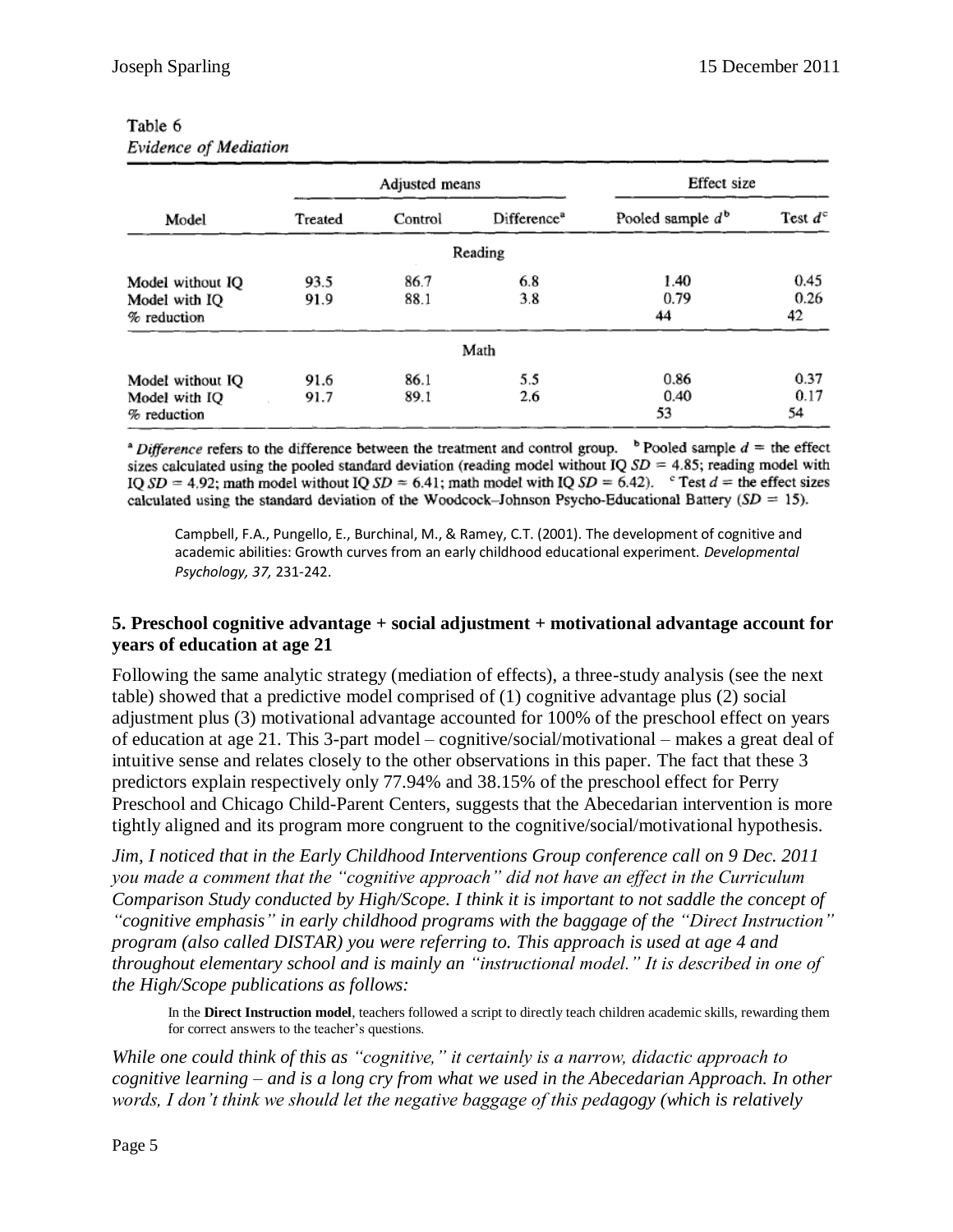*inappropriate in early childhood) taint the interpretation of the much broader cognitive stimulation such as that of the Abecedarian Approach.*

|                                                              | Perry Preschool | Abecedarian | Child-Parent Centers |
|--------------------------------------------------------------|-----------------|-------------|----------------------|
|                                                              | % Reduction     | % Reduction | % Reduction          |
| Main effect of preschool                                     | .535            | .567        | .401                 |
| Hypotheses one by one                                        |                 |             |                      |
| Cognitive advantage                                          | 77.94%          | 87.30%      | 40.15%               |
| Social adjustment                                            | 35.51%          | 46.38%      | 38.15%               |
| Motivational advantage                                       | 32.34%          | 47.80%      | 28.69%               |
| Family support                                               | 12.20%          | 24.16%      | 30.73%               |
| School support                                               | 37.01%          | 1.41%       | 46.63%               |
| Cumulative models                                            |                 |             |                      |
| Child behavior model<br>Cognitive + Social<br>$adjustment +$ | 77.94%          | 100.00%     | 38.15%               |
| Motivation                                                   |                 |             |                      |
| Child behavior model +<br>Family support                     | 62.99%          | 100.00%     | 46.13%               |
| All 5 hypotheses including<br>School support                 | 57.94%          | 100.00%     | 60.34%               |

Table 19.5. Percentage reductions in main effect of preschool participation associated with hypothesized mediators for years of education at age 21 (controlling for gender, mother's education, and father at home)

Reynolds, A.J., Englund, M.M., Ou, S-R. Schweinhart, L.J., & Campbell, F.A. (2010). Paths of effects of preschool participation to educational attainment at age 21: A three-study anlaysis. In A.J. Reynolds, A.J. Rolnick, Englund, M.M. & J.A. Temple (Eds.) *Childhood Programs and Practices in the First Decade of Life*. Cambridge, UK: Cambridge University Press.

#### **6. Academic locus-of-control and classroom behavior** (as measured by the Schaffer Classroom Behavior Inventory) **may offer an additional explanation**

Academic locus-of-control data (Intellectual Achievement Responsibility Scale), collected during the kindergarten and first grade years on the first 2 cohorts of the Abecedarian Project, showed that the high-risk Abecedarian control children had lower perceptions of control over their academic success than did their low-risk (middle and upper SES Chapel Hill) classmates. However, beliefs in personal control over successful academic performance increased for the Abecedarian experimental children to approximately the same level of academic control as that perceived by their low-risk classmates. For the experimental children in this study, academic locus-of-control was positively related to task-orientation, less distractibility, and internal motivation (Classroom Behavior Inventory) – providing a possible explanation for how beliefs (locus-of-control) may be translated into classroom behaviors. It is equally (and simultaneously) likely that the preschool intervention program gave the experimental group straightforward experience and practice in task-orientation and focused behaviors that may not have depended on the children's beliefs. *Comment to Jim from Sharon – these changes are indicative of what Adele Diamond and others now classify as executive function, located in the prefrontal cortex.*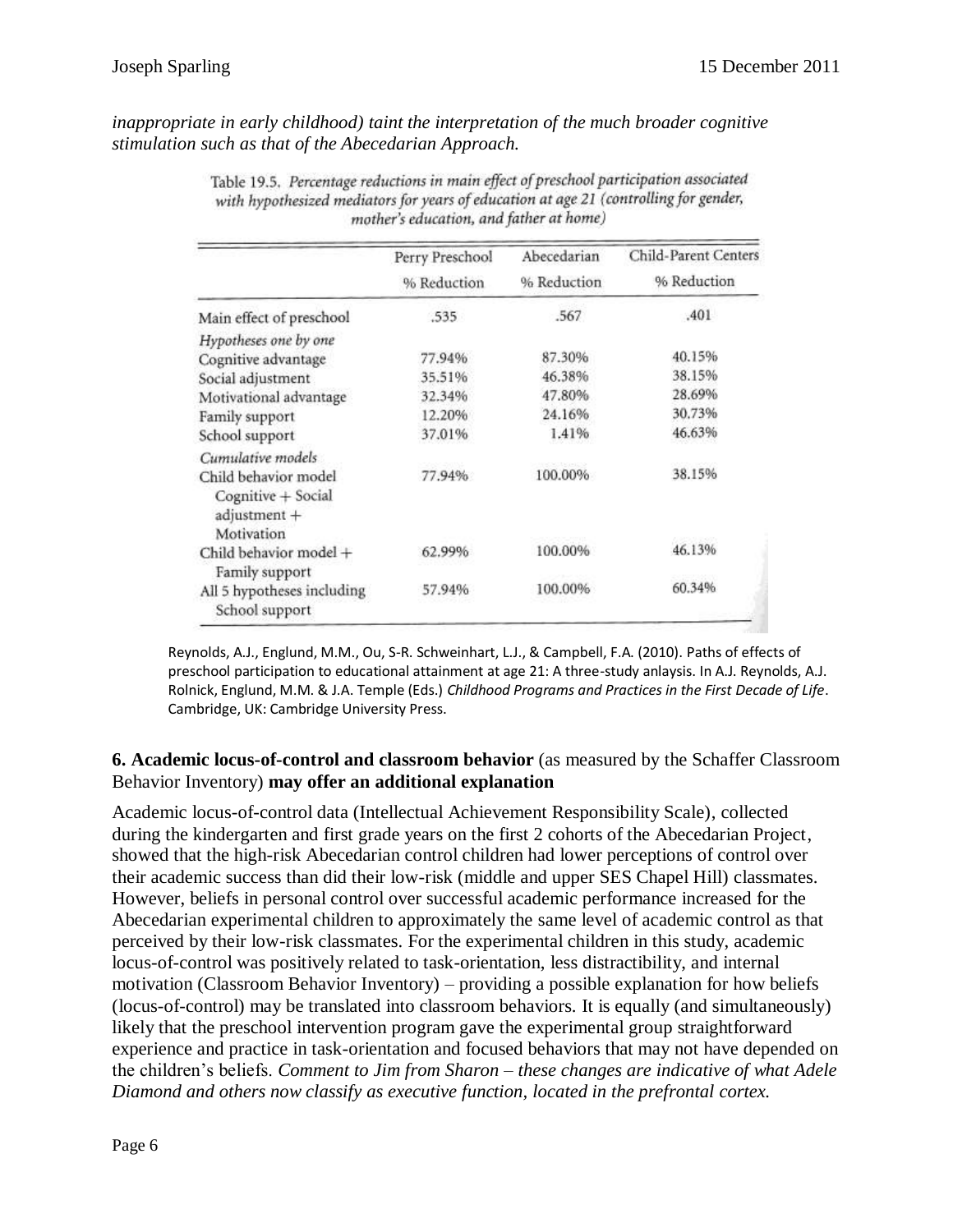Walden, T., & Ramey, C.T. (1983). Locus of control and academic achievement: Results from a preschool intervention program. *Journal of Educational Psychology, 75,* 347-358.

## **7. Staff training in the Abecedarian Approach positively affects caregiver behavior**

In a recent randomized study, child care providers were trained in the Abecedarian Approach and implemented it in family child care homes. (As a shorthand name, the Abt Associates researchers called the program "LearningGames," but, in fact, it included all 4 elements of the Abecedarian Approach.) The study included 150 family child care providers across 22 Massachusetts family child care networks. The homes of the child care providers were randomly assigned to treatment or control conditions within the networks. The intervention consisted of training the supervisory personnel from the family child care networks, who, in turn, visited providers and passed along the training on the Abecedarian Approach.

As the following table indicates, the intervention had statistically significant impacts on all 3 provider outcomes measured. That is, compared with the control group, the Abecedarian Approach caregivers had substantially higher frequencies of rich oral language interactions, interactions to support children's understanding of vocabulary or concepts, and responsiveness to the children. The effect size for the treatment-control differences was about 0.4, which by convention is labeled a moderate effect size. Also, none of the provider baseline covariates significantly predicted the 3 provider outcomes. The consistency of the findings suggests that the Abecedarian Approach intervention, despite the apparent variability in the extent to which providers implemented a fully realized model, was able to make a significant difference in how providers talked to and interacted with the children in their care. [Data were gathered on children, but not analyzed due to turnover during the 2-year length of the study.]

Impact of the Abecedarian Approach on 3 classes of behaviors of family child care providers

| <b>Exhibit 4.11: Impacts of LearningGames on Provider Behavior</b> |                                        |                                          |                                   |      |                                                                      |  |  |  |
|--------------------------------------------------------------------|----------------------------------------|------------------------------------------|-----------------------------------|------|----------------------------------------------------------------------|--|--|--|
|                                                                    | Control<br><b>Group</b><br><b>Mean</b> | <b>Treatment</b><br>Group<br><b>Mean</b> | <b>Treatment</b><br><b>Effect</b> | SE.  | <b>Statistical</b><br><b>Significance</b><br>of Impact (t-<br>value) |  |  |  |
| Rich oral language<br>interactions                                 | $-0.18$                                | 0.22                                     | $0.40**$                          | 0.11 | 3.72                                                                 |  |  |  |
| Support for development of<br>vocabulary/comprehension             | $-0.17$                                | 0.20                                     | $0.37**$                          | 0.10 | 3.58                                                                 |  |  |  |
| Responsiveness to children                                         | $-0.19$                                | 0.23                                     | $0.47**$                          | 0.16 | 2.97                                                                 |  |  |  |
| $Key: = p < 0.05$ ; ** = p < 0.01.                                 |                                        |                                          |                                   |      |                                                                      |  |  |  |

Administration for Children and Families (2010). Evaluation of Child Care Subsidy Strategies: Massachusetts Family Child Care Study Study. Ann Collins, Barbara Goodson, Jeremy Luallen, Alyssa Rulf Fountain, & Amy Checkoway. Washington, DC: U.S. Department of Health and Human Services.

*Comment to Jim from Sharon: I think the early response contingency (frequent, varied, constructive feedback to the child and opportunity to learn about cause-and-effect relationship in multiple situations) in the infancy and toddler age period are vital, as were exploration and scaffolding that were explicitly emphasized in* LearningGames *and the Abecedarian Approach.*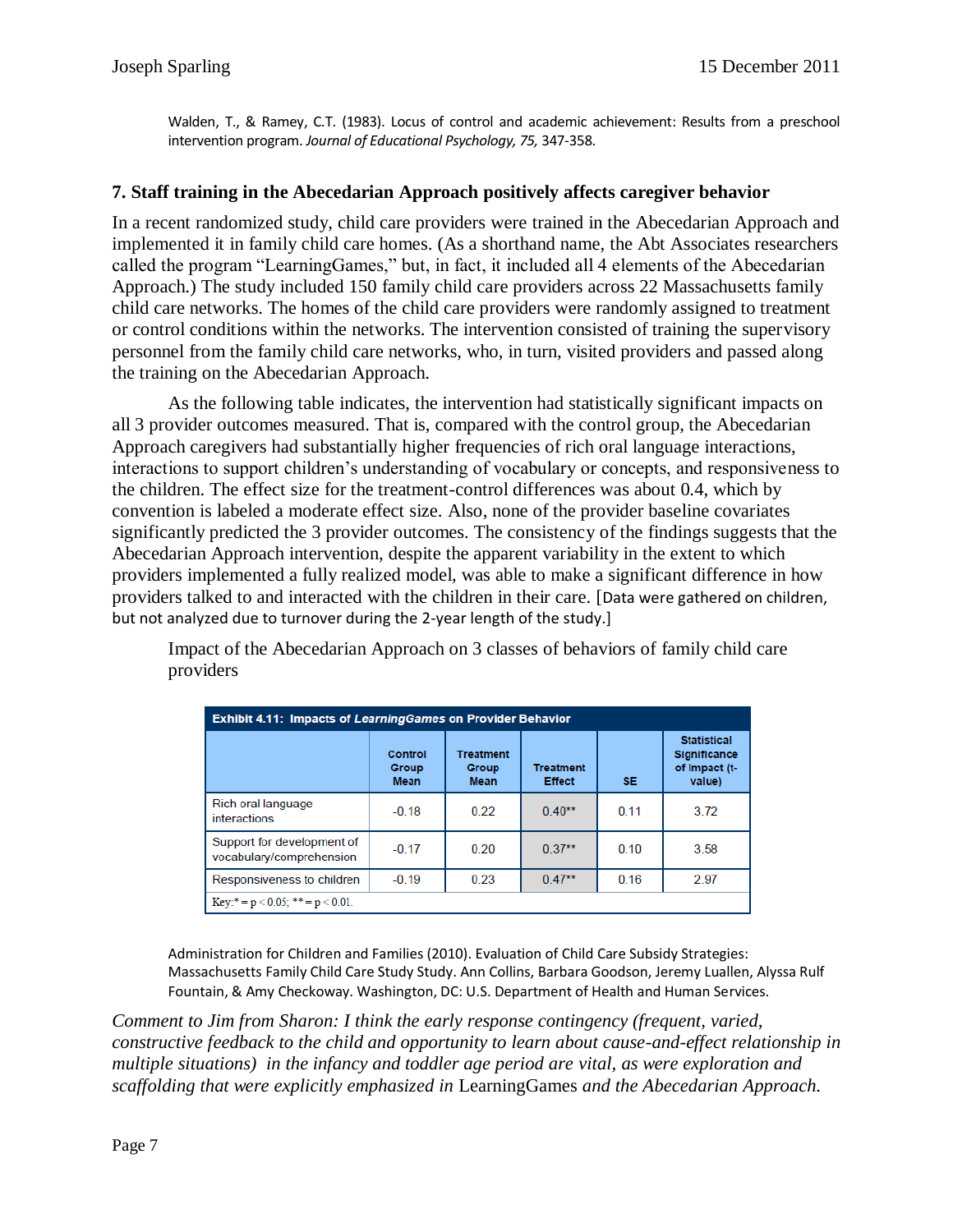### **8. Training in the Abecedarian Approach focuses on adult-child interactions and features a language priority within these interactions**

Abecedarian Approach staff training is mostly about adult-child interactions and includes observation and critique of videos and participatory role play of interactions. The Abecedarian adult-child interactions that are emphasized:

- Are playful
- Are responsive (the adult builds on the child's behaviors)
- Are rich in language; ask question on multiple levels (using the 3S strategy: see, show, say)
- Carry informational content
- Encourage joint attention and task orientation
- Narrate the child's actions (using the 3N strategy: notice, nudge, narrate) and provide a template for his later private speech
- Even though they are playful, have some characteristics of school tasks (e.g. pay attention in Part A of a game in order to succeed in Part B of the game).

Some of these features may be similar to features of other programs. For example, 3N probably has something in common with "reflective thinking" in Tools of the Mind; 3S probably has something in common with "scaffolding" in Tools of the Mind, and definitely is similar to the Montessori "3-part lesson." Conversational book reading (which features 3S and joint attention) has much in common with other forms of interactive book reading and dialogic reading – although it reaches much younger ages. LearningGames activities have many features that cover all the bases including skills, informational content, self-regulation, and attention.

So, does the Abecedarian Approach focus on cognitive development, social development, or motivation? *Probably all of the above.*

If an academically at-risk child has daily experienced multiple, individualized games, reading sessions, and information-filled caregiving/language interactions from responsive adults during 3 to 5 years of educational child care, then the experience of school (even though it is taught mostly in groups and is not individualized) is likely to be easy to comprehend and respond to. The experience of successfully playing a game with a caregiving adult will map onto the experience of doing a lesson with a teacher.

From his or her early experience, the child expects to receive adult input, to pay attention, to respond, and to succeed. This is the social, attitudinal, and learning dispositions advantage the child brings to school.

Moreover, the child enters school developmentally on track (from mastering all the knowledge and skills incorporated in the games) – and does not have to play catch-up. This is the cognitive advantage that enables the child to benefit from each succeeding experience as it presents itself.

\* \* \* \* \*

The adult-child interaction and language focus of the Abecedarian Approach are "packaged," for the sake of training and implementation in 4 convenient resources: LearningGames, Conversational Reading, Language Priority, and Enriched Caregiving. These are elaborated in the following pages, beginning with an input/out map.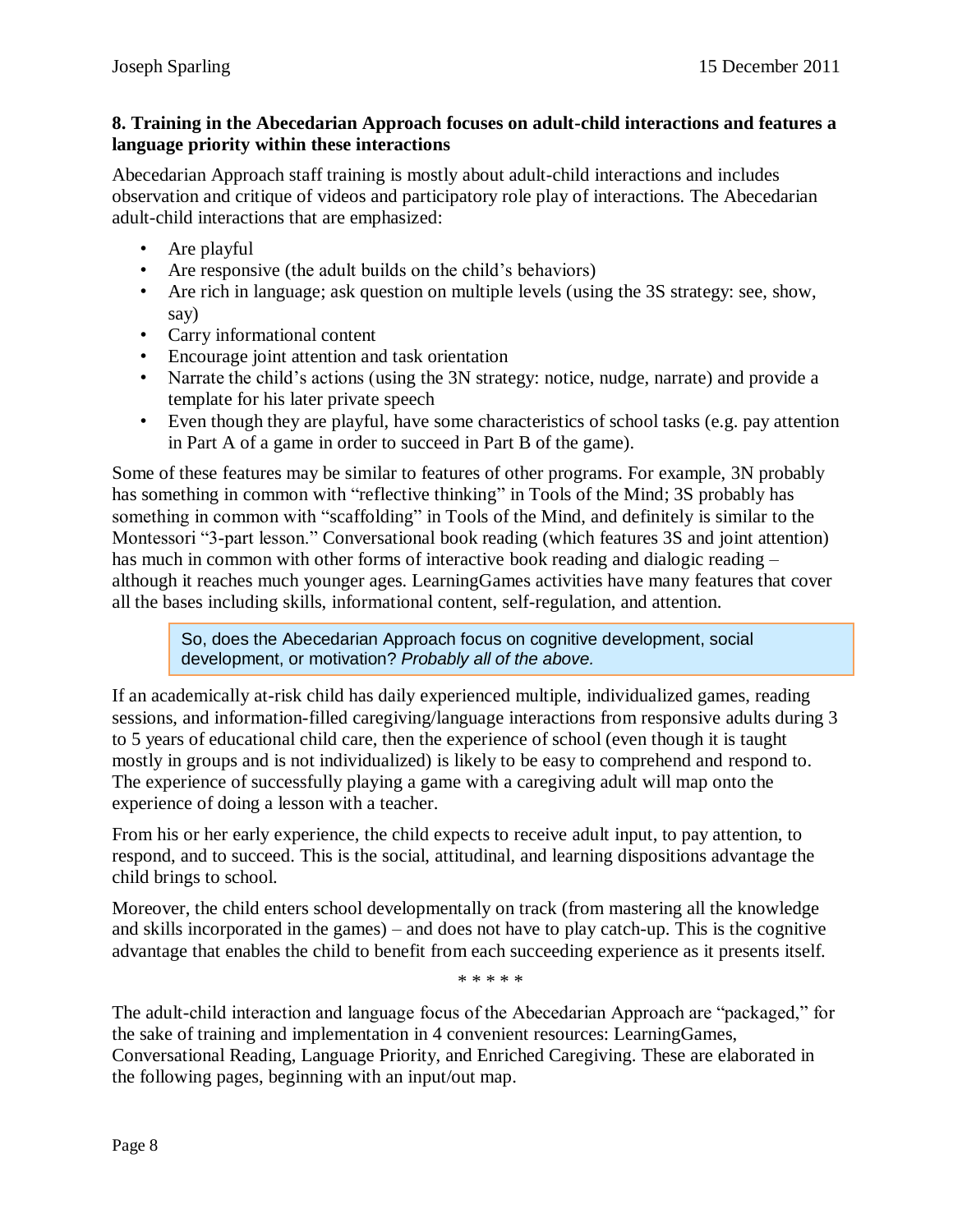## **Proposed Abecedarian Input/Out Map**

We begin the description of the intervention program of the Abecedarian Approach with a hypothesized *Input/Output Map.* The program elements in the left-hand column below will be revisited and expanded in the following pages of the document. The map is meant as a kind of crude topographical view of the "space" of the intersection between the Abecedarian Approach (the program inputs) and the Abecedarian child effects (the program outputs). The darker boxes are hypothesized to be areas of strong influence (mountains), the lighter boxes to be areas of moderate influence (hills), and the unshaded boxes areas of little or unknown influence (plains).

|                           | <b>OUTPUTS</b> (Child effects or pathways to effects) |                      |                           |          |                                  |                   |                 |                     |                   |                 |
|---------------------------|-------------------------------------------------------|----------------------|---------------------------|----------|----------------------------------|-------------------|-----------------|---------------------|-------------------|-----------------|
| <b>INPUTS</b><br>(Program |                                                       | Cognitive* advantage | <b>Executive function</b> |          | Motivational<br>advantage        |                   | School behavior |                     | Social adjustment |                 |
| Components)               | Knowledge                                             | <b>Skills</b>        | Self-talk                 | Planning | Internal<br>locus-of-<br>control | Goal<br>direction | Attention       | Task<br>orientation | Turn<br>taking    | Coopera<br>tion |
| LearningGames             |                                                       |                      |                           |          |                                  |                   |                 |                     |                   |                 |
| Conversational<br>Reading |                                                       |                      |                           |          |                                  |                   |                 |                     |                   |                 |
| Language Priority         |                                                       |                      |                           |          |                                  |                   |                 |                     |                   |                 |
| Enriched<br>Caregiving    |                                                       |                      |                           |          |                                  |                   |                 |                     |                   |                 |

\*Cognitive advantage includes vocabulary and language oral facility. The wider columns under cognitive advantage reflect the large contribution hypothesized and confirmed for the child's cognitive advantage in the Abecedarian Approach.

*Jim, as stated earlier, I don't personally believe that the inputs/outputs are as neatly related as this grid implies. I have created this is a heuristic aid to understanding the intervention.*

*Jim, my thoughts about the Abecedarian Approach are elaborated in substantial detail in a forthcoming book by Ramey, Sparling, and Ramey:* Abecedarian: The Ideas, the Approach, the Findings *being published in early 2012 by Sociometrics Corporation. The next pages give a thumb-nail sketch.*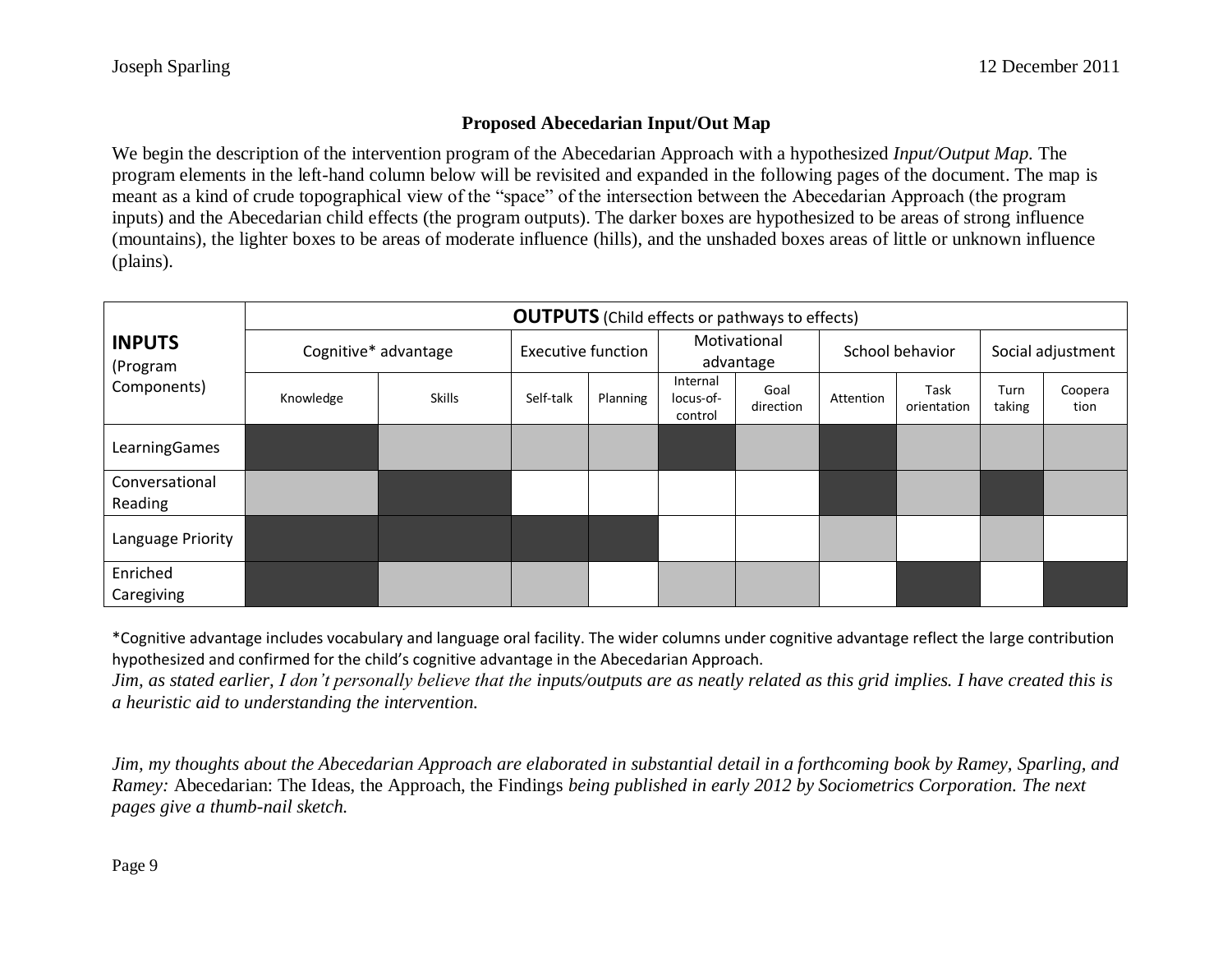**The Abecedarian Approach is comprised of these elements:**



In the Abecedarian Studies, these elements were used in full day care combined with home visits and/or parent groups – and provided a link between these service components. Because these elements comprised the educational intervention in all our research investigations, and produced positive results, we think they are the core (or the "active ingredients" or the "carriers") of the Abecedarian effect. The four Abecedarian elements are simply different ways of looking at adult-child interactions. In all the elements, the interactions are individual, frequent, intentional, and responsive. Because these elements formed the intervention in all our research investigations, and produced positive results in all our longitudinal studies (except with the CARE home visit group), we think they are the core – or the "active ingredients" or the "carriers" – of the Abecedarian Approach.

**LearningGames.** *LearningGames* is a set of 200 individualized, game-like activities that are shared between an adult and 1 or 2 children. Each child experiences at least 1 or 2 *LearningGames* episodes per day. (In IHDP, the modal number of daily episodes was 6.) The games include many items that are familiar to parents and teachers. They are based on the concepts of Vygotsky and Piaget and can be thought of as "individualized adult-mediated play sessions" or "bite-size pieces of curriculum." There are 3 types of games:

- Games that are seamlessly integrated into the routines of caregiving
- Games in which the adult joins and enriches in-progress child play
- Games in which the adult initiates an interaction, inviting the child to join in.

These are basic principles of *LearningGames*:

- Simple but deep
- Focuses on adult-child interaction (mainly 1-on-1 interactions & some small group experiences)
- Made up of individual items (pages) that teachers can use but can also be given to parents – parents and teachers use the *same* materials
- Flexible used in different types of programs (including day care and home visiting).

**Conversational Reading**. The second element of the Abecedarian Approach is modeled on the way parents and children read together rather than the way reading typically occurs in the classroom. Conversational reading is based on the concept of "joint attention." In the Abecedarian Approach every child (age 0-3) is read to individually each day, and pairs of children ages 3-4 are read to each day.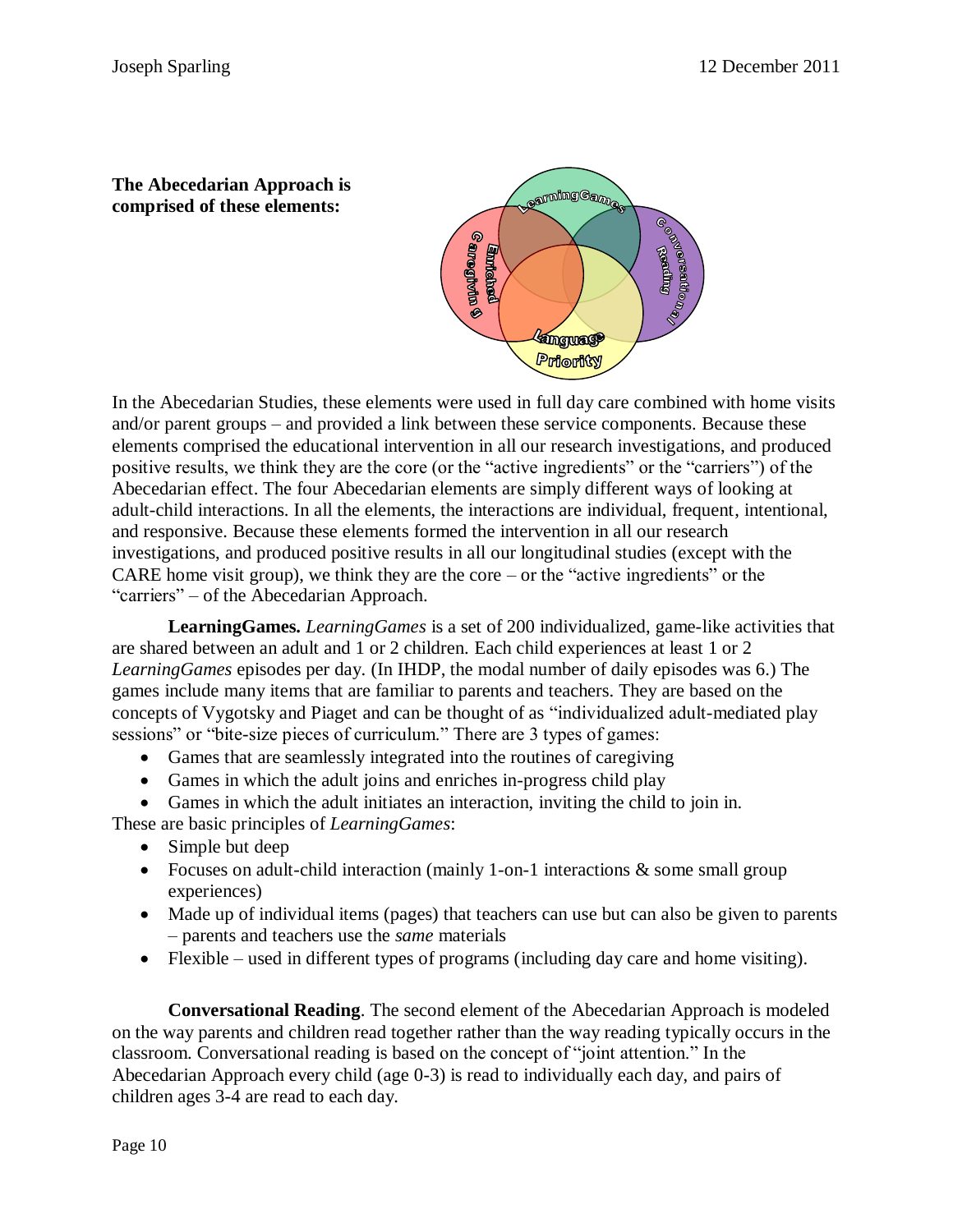These are basic principles of Conversational Reading:

- Goes back and forth, like a conversation
- Appropriate from infancy through age four (or older)
- Engages one or two children at a time
- Employs an easy and memorable strategy consisting of three parts (3S is the memory aid for these three parts)
- The 3 S's are used as stair steps, each a little more advanced that the last
- Can be used by both educators and parents.

**Language Priority**. In the third element of the Abecedarian Approach, educators and parents emphasize language throughout the day. They respond warmly whenever children make an attempt to "talk" to them. They try to create longer "conversations" with individual children. The 3N Strategy (notice, nudge, narrate) is used to turn any event into an occasion for rich language stimulation.

These are basic principles of Language Priority:

- Emphasize language in every event of the day
- Respond to children's language overtures
- Extend "conversations" so that they include several turns on the same topic (extended discourse)
- Use a strategy (e.g., 3N) for surrounding spontaneous events with adult language
- Share language priority techniques and explain the importance of language with the child's family.



**Enriched Caregiving**. The Abecedarian curriculum approach affirms that, in the first five years of life, education and caregiving cannot and should not be thought of as distinctly different activities. The phrase "enriched caregiving" is intended to remind all of us (researchers, parents, caregivers, teachers, and program administrators) that "care" for an infant or young child can and should do several things at once. Care can meet the vital needs that support life and stimulate growth while also being responsive to the individual child's own preferences, abilities, and life situation. Further, care frequently can be enriched with educational content. By highlighting the pivotal role of care in the education of young children, the Abecedarian approach imbues all of the child's day with educational meaning.

Basic Principles of Enriched Caregiving:

- If possible, divide your group so that each adult has a specific group of children she always cares for (or does most of the care for)
- Respond as quickly as possible, do not wait until the child has cried a lot before going to him or her
- Take educational advantage of the fact that you are in close physical contact with the child during most caregiving routines (speak softly and directly to the child, with eye contact)
- Explain the process of what you are doing and name the objects you touch during care routines (and when the child is ready, invite the child to take the lead in naming the caregiving actions and associated objects)

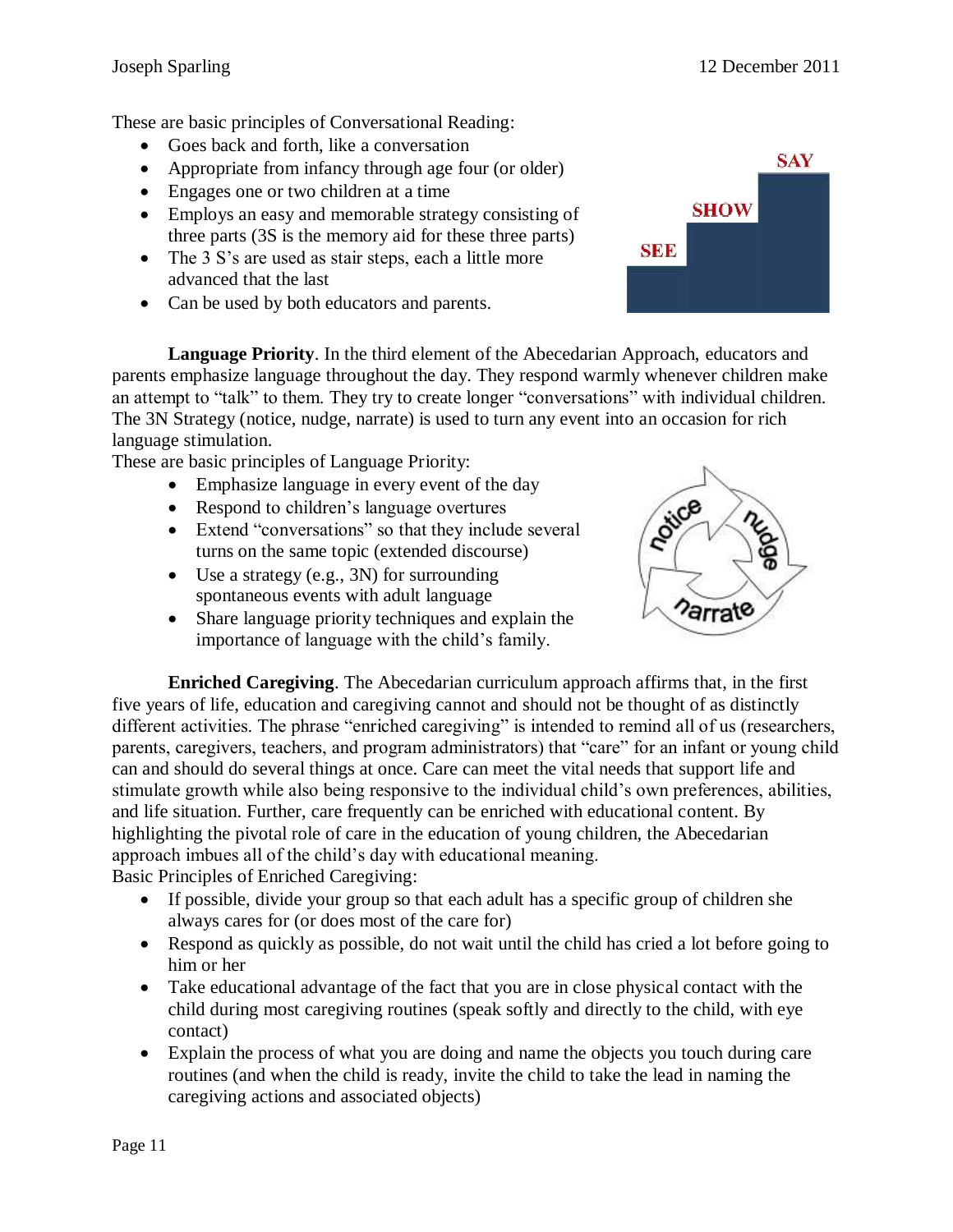- Ask questions about what will come next
- Let the child have specific responsibilities during care routines
- Put some appropriate educational materials near the scene of a caregiving event
- Think about the educational content (for example naming colors, textures, or counting) that might fit into a care routine – and include it
- Repeat, repeat, repeat.

\* \* \* \* \*

*Recently, I developed a checklist to enable anyone implementing the Abecedarian Approach in a preschool classroom or child care room to self-monitor their faithful implementation of the program. It appears on the next 2 pages.*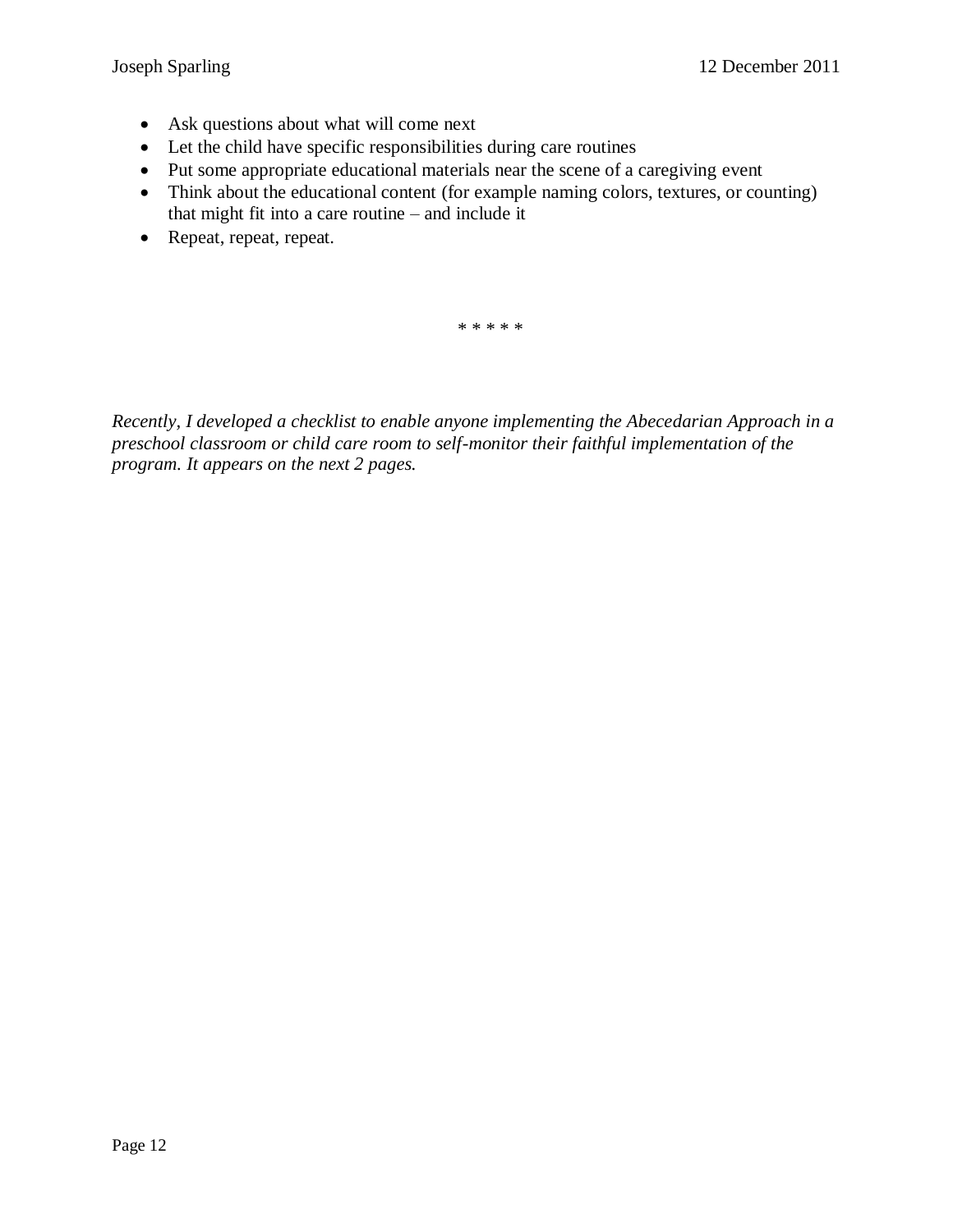## **Evidence of Implementation of the Abecedarian Approach in the Classroom**

The Abecedarian Approach comprises 4 key elements: LearningGames, Conversational Reading, Language Priority, and Enriched Caregiving. To document the existence of these elements in an early childhood education program, answer the questions listed in this checklist, either through self-reflection or observation. The numbers at the left may be circled for the corresponding question. A well-implemented Abecedarian program will have most questions answered in the *always* or *usually* range. The checklist can be a tool for self-assessment, staff mentoring, and supervision.

|        |        |              |              | Abecedarian element: LearningGames                                                                                                                                              |
|--------|--------|--------------|--------------|---------------------------------------------------------------------------------------------------------------------------------------------------------------------------------|
| Always | sually | Occasionally | <b>Never</b> | Do educators                                                                                                                                                                    |
|        |        |              |              | 1. Keep weekly plans specifying activities (games for adult/child interaction) for individual<br>children?                                                                      |
|        |        | 2            | 2            | 2. Daily engage in short interactive sessions (games for adult/child interaction) with<br>individual children or very small groups (e.g., 2 children) based on the weekly plan? |
| 3      | 3      | 3            | 3            | 3. Engage each child in more than one game per day?                                                                                                                             |
| 4      | 4      | 4            | 4            | 4. Play the same game with a child more than once per day?                                                                                                                      |
| 5.     | 5      | 5            | 5.           | 5. Keep a record of each child's progress and mastery of the assigned games?                                                                                                    |
| 6      | 6      | 6            | 6            | 6. Share the child's individualized games with families, explain the games and encourage<br>the families to use them at home?                                                   |

| <b>Always</b> | yllsus | Μ<br><b>Dccasion</b> | <b>Never</b> | <b>Abecedarian element: Conversational Reading</b><br>Do educators                                                        |
|---------------|--------|----------------------|--------------|---------------------------------------------------------------------------------------------------------------------------|
|               |        |                      |              | 1. Daily engage in reading with every child, 1 child (under age 3) at a time, or 2 children<br>(age 3 or over) at a time? |
| 2             |        |                      |              | 2. Stimulate and engage in coordinated attention with the child?                                                          |
| 3             | 3      | 3                    | 3            | 3. Use a strategy (e.g., 3S) for eliciting multiple levels of child response?                                             |
| 4             | 4      | 4                    | 4            | 4. Ask multiple types of questions (e.g., wh questions)?                                                                  |
| 5.            | 5      | 5                    | 5.           | 5. Use strategies for building literacy knowledge and skills?                                                             |
| 6             | 6      | 6                    | 6            | 6. Share conversational reading techniques and discuss the importance of conversational<br>reading with families?         |

| Abecedarian element           | Questions and/or notes |
|-------------------------------|------------------------|
| LearningGames                 |                        |
| <b>Conversational Reading</b> |                        |